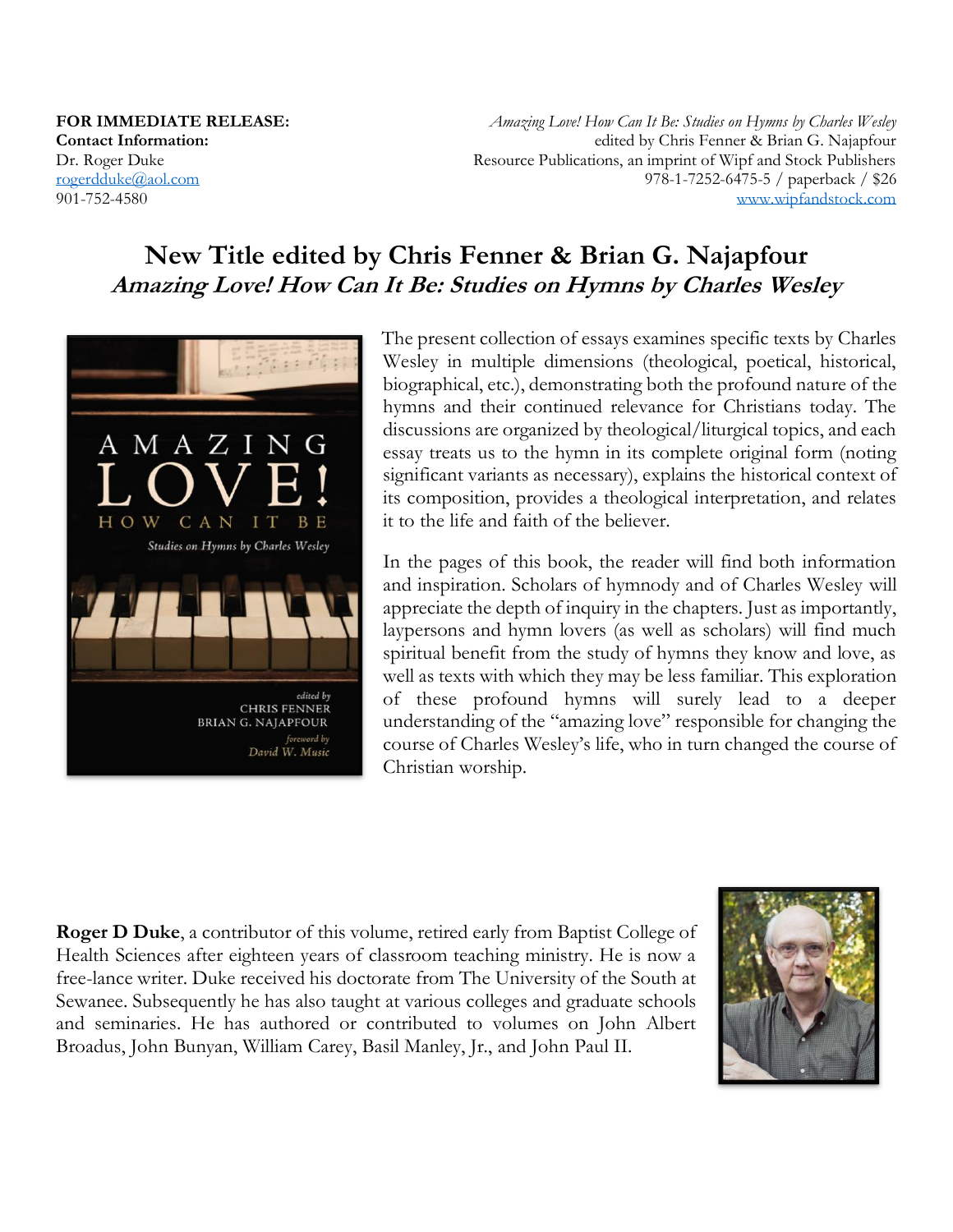### **Interview with Roger D Duke**

#### **What made you want to contribute to a volume of essays of Charles Wesley's hymns?**

First I have always loved Wesley's hymns. I grew up in church singing them. Then, they are so worshipful. The one I helped to write, "Love Divine All Loves Excelling," is so lively and full of spirit. And they teach experiential theology to those who sing them. They are a catechism to those who sing it in worship..

### **2. Why do an exposition of "Loves Divine: All Loves Excelling"?**

"Love Divine" is one of the great hymns, not only of Wesley but of the Church. It tells of the Father "Almighty" as the Apostle's Creed. It tells that Jesus is "all compassion." And it also speaks of the "loving Spirit." It speaks of the Trinity in its make up.

### **3. How do you occupy yourself since your retirement?**

I retired as a college professor four years ago to follow the call to freelance writing. Since then I have published four e-books on Kindle. Besides this work I co-edited a work entitle *Spirit of Holiness* due out Sept 23. It can be found at [www.amazon.com/gp/product/1683593243/ref=dbs\\_a\\_def\\_rwt\\_bibl\\_vppi\\_i7.](http://www.amazon.com/gp/product/1683593243/ref=dbs_a_def_rwt_bibl_vppi_i7) My wife of 46 years and I are also heavily involved in the lives of our four grandsons. I continue to write and speak whenever I get a chance.

#### **4. What is my background?**

I am an ordained Southern Baptist minister and received my doctorate at The University of the South-Sewanee. I taught in the grad school, seminary, college, and university for 20 years before retiring in 2016. My expertise is in the areas of Religion, Communication, Christian Thought, and Ethics.

#### **5. As a Baptist, what interests you in the Wesley brothers thought and hymns?**

I have recently been reading about the Wesley brothers and the founding of Wesleyan Churches and found them to have more in common with my own theology and background that I had realized. The spiritual formation of the early Wesleyan movement was much like mine growing up and I did not even recognize it. The Evangelical Churches owe them a great deal in experiential holiness and applied theology.

## **6. How do the Methodists and Baptists differ from your point of view?**

I suppose there are two basic ways: First, the Baptist branch coming from the Reformation believe, that it is not possible for the true believer to lose his/her salvation. But that is not the understanding of the Wesley brothers as I understand it. Secondly, the Baptists believe in a progressive sanctification rather than a time when we could be perfected in this life.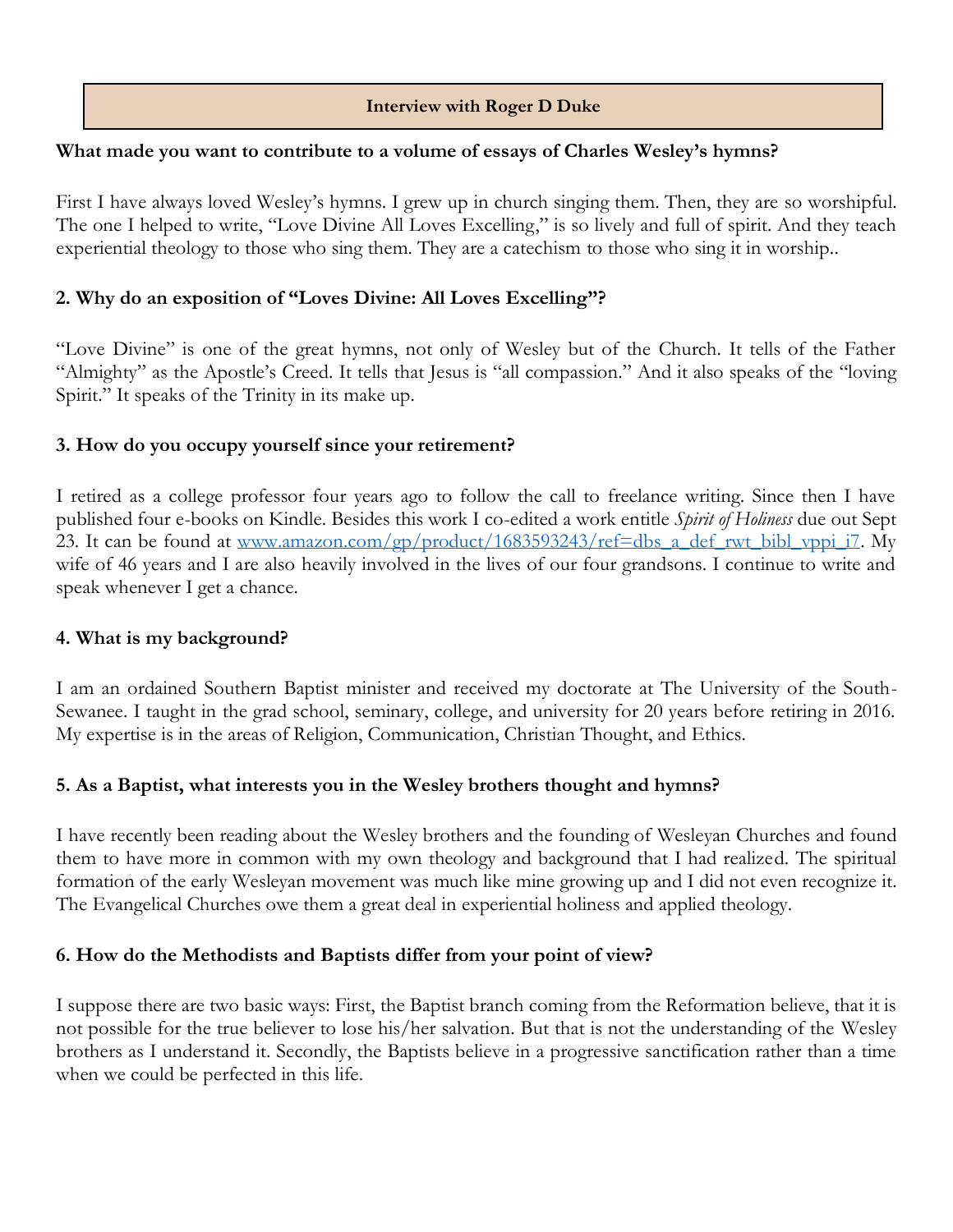**An Excerpt from Amazing Love! How Can It Be: Studies on Hymns by Charles Wesley**

**Love divine, all loves excelling**

## **by Roger D. Duke & Chris Fenner**

In the development of Methodism, John and Charles recognized the importance of using hymns to carry doctrinal messages; their extensive publishing venture was vital in that role. Since congregational singing can be used to teach basic tenets of the Christian faith, "The Wesleys understood . . . their hymnals to be handbooks of doctrine." In many cases, they published small collections focused on particular themes.

In 1747, the Wesley's released *Hymns for Those that Seek and Those that Have Redemption in the Blood of Jesus Christ*, containing 52 hymn texts. Each text referred in some way to matters of salvation. The first 24 hymns were designed to coordinate with the tunes in *Hymns on the Great Festivals* (1746). One editor of the Wesleys' hymns, Randy Maddox, described the collection as "the work of [Charles] Wesley as a 'practical theologian,' charting a narrative for the spiritual journey of those reading and singing the verse." Wesley scholar John Tyson saw this collection as also extending the Wesleys' ongoing concern for holiness, asserting, "these compositions explore what sanctification looks like in everyday life."

The most enduring of these hymns has been "Love divine, all loves excelling." As hymn number nine, it was intended to be sung to the tune corresponding to "Jesus, show us thy salvation," a rather ambitious melody by John Frederick Lampe (1703–1751).